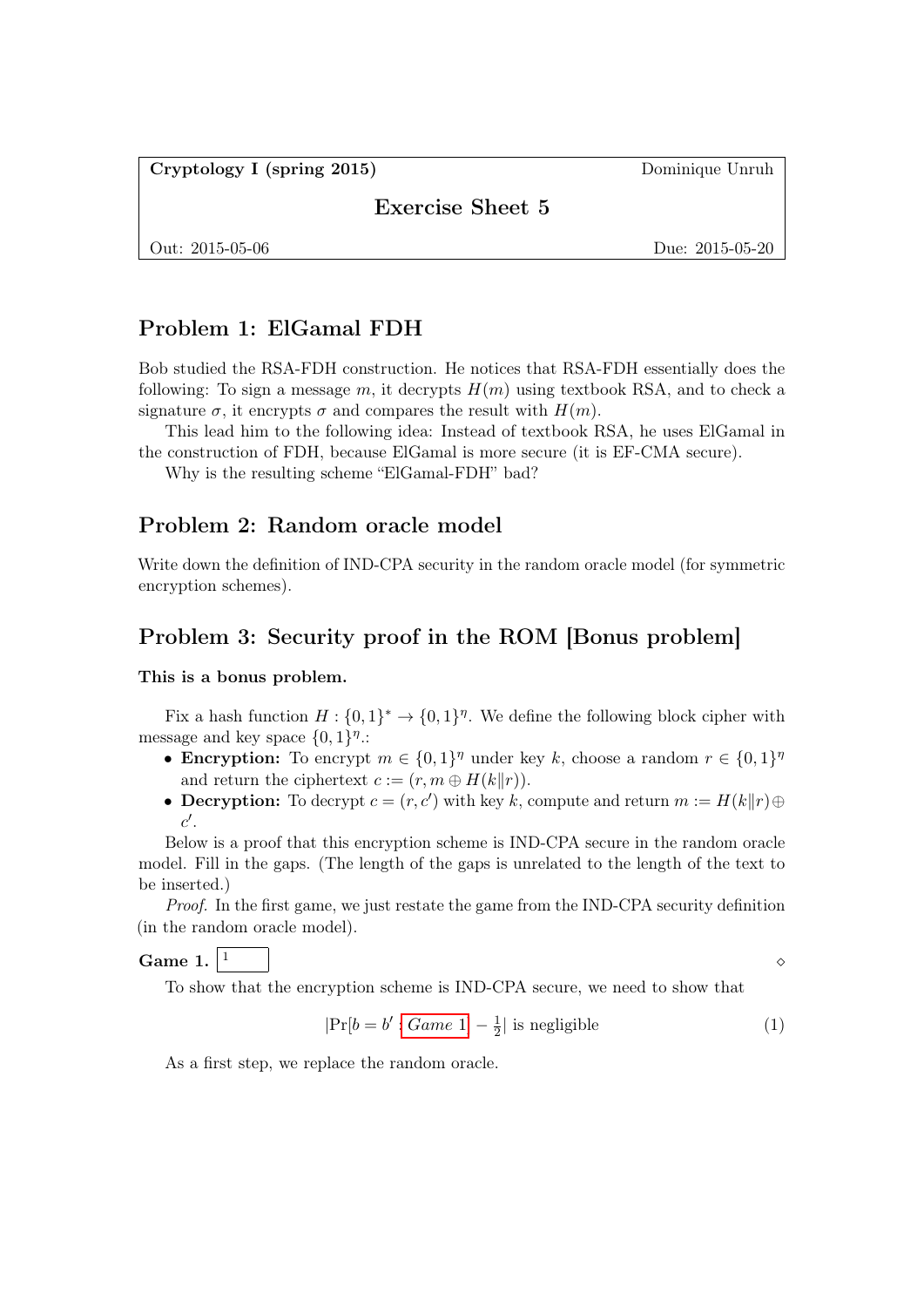<span id="page-1-0"></span>**Game 2.** Like [Game 1,](#page-0-0) except that we define the random oracle H differently:  $\begin{vmatrix} 2 & \mathbf{1} \end{vmatrix}$ We have  $Pr[b = b' : Game 1] = Pr[b = b' : Game 2].$  $Pr[b = b' : Game 1] = Pr[b = b' : Game 2].$  $Pr[b = b' : Game 1] = Pr[b = b' : Game 2].$ 

One can see that the adversary cannot guess the key  $k$  (where  $k$  is the key used for encryption in [Game 2\)](#page-1-0), more precisely, the following happens with negligible probability: "The adversary invokes  $H(x)$  with  $x = k||r'$  for some r'." (We omit the proof of this fact.)

Let  $r_0$  denote the value r that is chosen during the execution of  $c \leftarrow E^H(k, m_b)$ in [Game 2.](#page-1-0) Consider the following event: "Besides the query  $H(k||r_0)$  performed by  $c \leftarrow E^H(k, m_b)$ , there is another query  $H(x)$  with  $x = k||r_0$  (performed by the adversary or by the oracle  $E^H(k, \cdot)$ ." This event occurs with negligible probability. Namely, the adversary make such  $H(x)$  queries with negligible probability because  $\sqrt{3}$ , and the oracle  $E^H(k, m_b)$  makes such  $H(x)$  queries with negligible probability because  $\frac{1}{4}$ .

Thus, the response of the  $H(k||r_0)$ -query performed by  $c \leftarrow E^H(k, m_b)$  is a random value that is used nowhere else (except with negligible probability). Thus, we can replace that value by some fresh random value.

<span id="page-1-1"></span>**Game 3.** Like [Game 2,](#page-1-0) except that we replace  $c \leftarrow E^H(k, m_b)$  by  $r_0 \stackrel{\$}{\leftarrow} \{0, 1\}^{\eta}$ ,  $h^* \stackrel{\$}{\leftarrow} \{0,1\}^{\eta}, c \leftarrow (r_0, m_b \oplus h^*$ ).  $\qquad \qquad \diamond$ 

We have that  $|\Pr[b = b' : Game\ 2] - \Pr[b = b' : Game\ 3]|$  $|\Pr[b = b' : Game\ 2] - \Pr[b = b' : Game\ 3]|$  $|\Pr[b = b' : Game\ 2] - \Pr[b = b' : Game\ 3]|$  is negligible.

To get rid of  $m_b$  in [Game 3,](#page-1-1) we use the fact that  $h^*$  is chosen uniformly at random and XORed on  $m_b$ . That is, we can replace  $m_b \oplus h^*$  by  $\boxed{5}$ .

<span id="page-1-2"></span>**Game 4.** Like [Game 3,](#page-1-1) except that we replace  $c \leftarrow (r_0, m_b \oplus h^*)$  by  $\left[\frac{6}{3}\right]$ . Notice that b is not used in [Game 4,](#page-1-2) thus we have that  $Pr[b = b' : Game 4] = |7$  $Pr[b = b' : Game 4] = |7$  $Pr[b = b' : Game 4] = |7$  [...] Combining the equations we have gathered, [\(1\)](#page-0-1) follows.

# Problem 4: Symbolic cryptography

In the following, we will investigate protocols that use both symmetric and asymmetric encryption (in the symbolic model). We model messages as follows:  $A, B$  are names of participants (known to everyone).  $pk_A$ ,  $pk_B$  are the public keys of A, B (known to everyone). A ciphertext encrypted with public key  $pk<sub>X</sub>$  is written  $penc(pk<sub>X</sub>, m)$ . We use symbols  $K_i$  for symmetric keys, and we write  $\text{senc}(K, m)$  for the symmetric encryption of m using K. We use  $R_i$  for random values (nonces). We write  $R_i$  and  $\hat{K}_i$  for additional random values/keys belonging to the adversary. We write  $(x, y)$  for pairs.

- <span id="page-1-3"></span>(a) Write down the deduction rules that model the capabilities of the adversary (i.e., those that do not depend on the protocol). You may assume that no party is corrupted (that is, all public keys belong to honest participants and the adversary cannot decrypt messages encrypted with one of these public keys).
- <span id="page-1-4"></span>(b) Consider the following protocol:
	- Alice and Bob share a random value  $R_1$ . Alice has a secret value  $R_0$  that he wishes to send to Bob.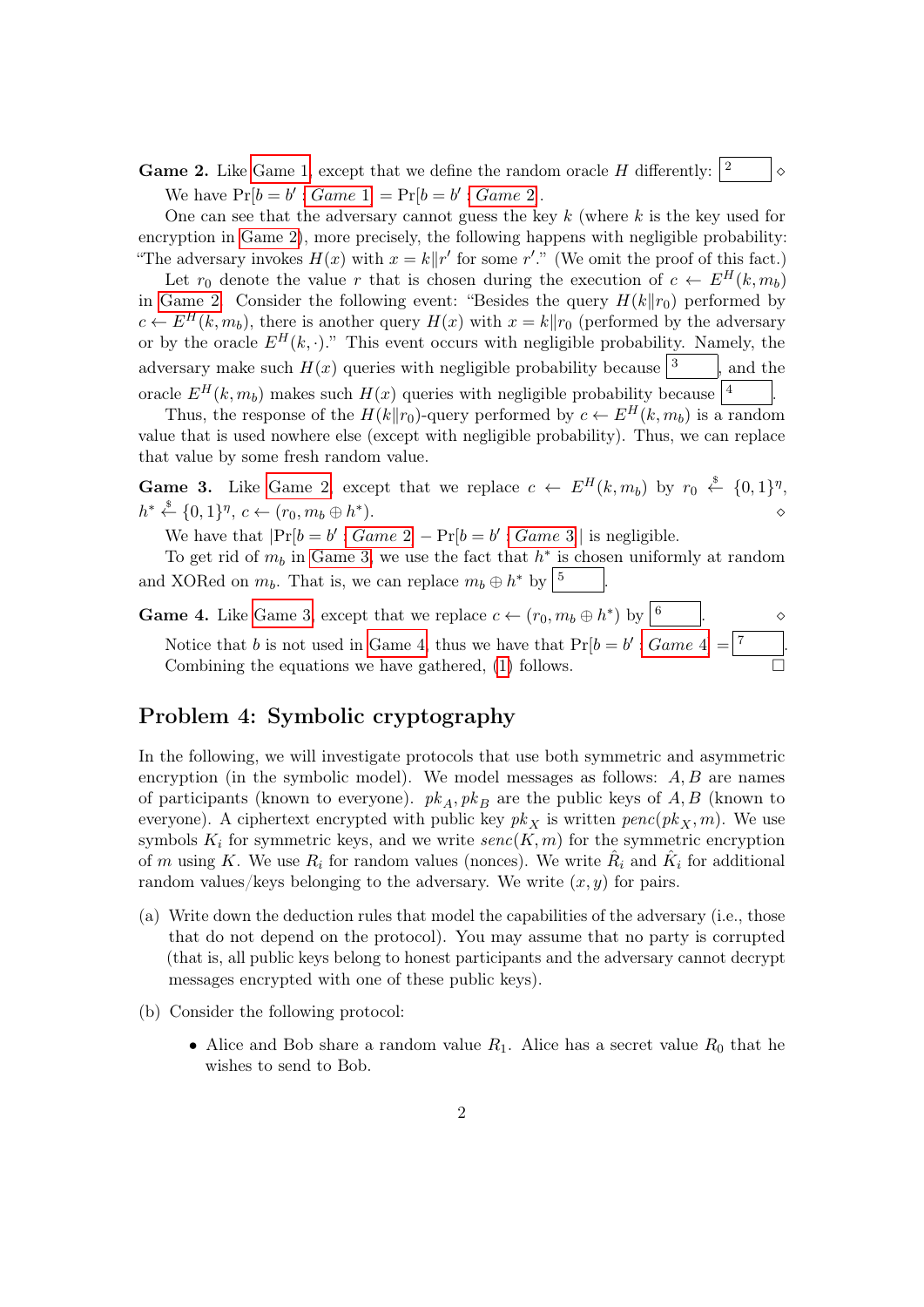- Alice picks a symmetric key  $K_1$  and sends  $penc(pk_B,(K_1, R_1))$  to Bob.
- After checking that the message from Alice contains the right value  $R_1$ , Bob picks a key  $K_2$  and sends  $\text{senc}(K_1, K_2)$  to Alice.
- Alice sends  $\text{senc}(K_2, R_0)$  to Bob.

Write down the deduction rules corresponding to this protocol. (Assume that only a single instance each of Alice and of Bob runs, and that the network between Alice and Bob is insecure in the sense that the adversary can intercept and replace messages.)

<span id="page-2-2"></span>(c) Write down a grammar  $M$  that describes the terms the adversary can deduce. That is, if  $\vdash t$ , the t should match M. (Here  $\vdash$  is the deduction relation corresponding to the deduction rules you wrote down in [\(a\)](#page-1-3) and [\(b\)](#page-1-4).)

For each rule, explain (shortly) why all terms in the conclusion of the rule match  $M$ if all terms in the preconditions of the rule match M.

- (d) Show that the protocol is secure, i.e., that  $\nvdash R_0$ .
- <span id="page-2-0"></span>(e) [Bonus question] Consider the following variation of the protocol from [\(b\)](#page-1-4):
	- Alice has a secret value  $R_0$  that he wishes to send to Bob.
	- Alice picks a symmetric key  $K_1$  and sends  $penc(pk_B, K_1)$  to Bob.
	- Bob picks a key  $K_2$  and sends  $\text{senc}(K_1, K_2)$  to Alice.
	- Alice sends  $\text{senc}(K_2, R_0)$  to Bob.

(The only difference is that now the shared random value  $R_1$  is not included in the first message from Alice.)

Write down the deduction rules corresponding to this protocol (analogous to [\(b\)](#page-1-4)).

<span id="page-2-3"></span>(f) **[Bonus question]** Show that for the deduction rules from [\(a\)](#page-1-3) and [\(e\)](#page-2-0), we have  $\vdash R_0$ (i.e., the protocol is insecure). Write down the derivation tree of  $\vdash R_0$ .<sup>[1](#page-2-1)</sup>

Hint: If you do not see the solution, you can try to produce a grammar of terms as in [\(c\)](#page-2-2). This will help you to see why  $R_0$  can be deduced.

 $(g)$  [Bonus question] Explain why the attack found in [\(f\)](#page-2-3) does not work if Bob answers to each message only once. (I.e., when getting several messages of the form  $penc(pk_B, K)$ for some  $K$ , he responds only to the first one.) Explain why it is difficult to prove the security in this case using the methods we discussed.

<span id="page-2-1"></span><sup>&</sup>lt;sup>1</sup>The package mathpartir is useful for writing deduction rules and derivation trees in LaTeX. [http:](http://cristal.inria.fr/~remy/latex/) //cristal.inria.fr/~remy/latex/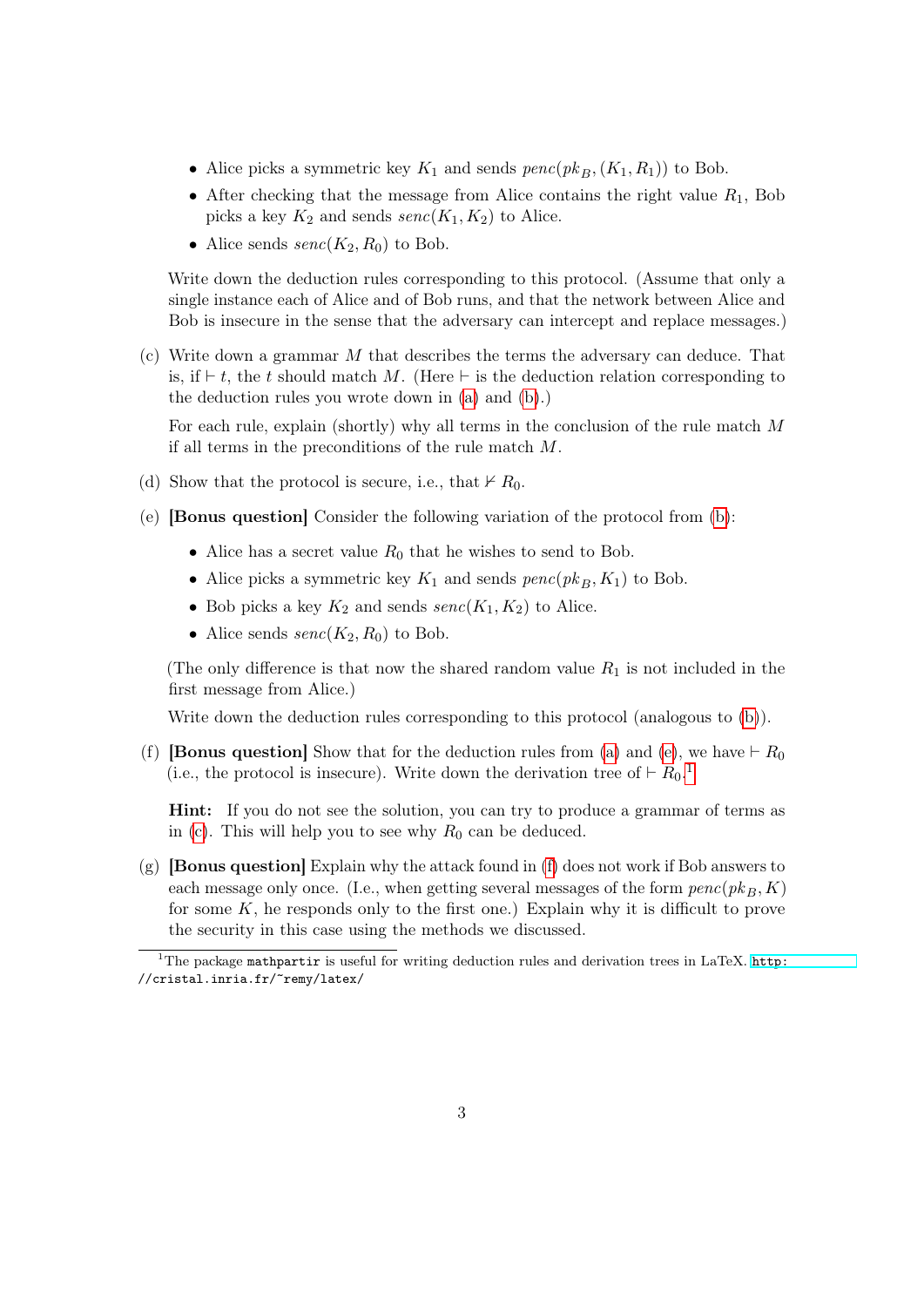# Problem 5: Implementing a protocol verifier [Bonus problem]

In this exercise, we will implement a very simple protocol analyzer.

Consider the deduction rules we formulate for the Needham-SchrÃ¶der protocol (not NSL). We simplify them slightly by saying that the adversary can only produce three different randomnesses. (I.e., the RAND rule holds only for  $i = 1, 2, 3$ .) That is, we have the following rules:

$$
\frac{\text{F}enc_C(x)}{\text{F}x} \text{ DEC} \qquad \frac{\text{F}x}{\text{F}enc_P(x)} \text{Enc}_P(x)}{\text{F}x \qquad \text{F}x \qquad \text{F}c} \text{EMC}
$$
\n
$$
\frac{\text{F}x}{\text{F}x} \qquad \frac{\text{F}x}{\text{F}x} \qquad \frac{\text{F}x}{\text{F}x} \qquad \text{F}y}{\text{F}x \qquad \text{F}y} \text{B}^2
$$
\n
$$
\frac{\text{F}x}{\text{F}x} \qquad \frac{\text{F}y}{\text{F}x} \qquad \frac{\text{F}x}{\text{F}x} \qquad \frac{\text{F}y}{\text{F}x} \text{RAND}}{\text{F}enc_C((A, R_1))} \text{Msg1}
$$
\n
$$
\frac{\text{F}enc_B((A, y))}{\text{F}enc_A((y, R_2))} \text{Msg2-NS}
$$
\n
$$
\frac{\text{F}enc_A((R_1, x))}{\text{F}enc_C(x)} \text{Msg3-NS}
$$

Your task is to write a program that computes the set of all  $t$  with  $\vdash t$ , and then to check whether  $enc_B(R_2)$  is in that set.

Of course, that set is infinite. For simplicity, we want to avoid having to represent an infinite set (as we did in the lecture). For this reason, we introduce another (arbitrary) restriction on the adversary. Namely, the adversary cannot derive any term of size greater than 4.[2](#page-3-0) Formally, that means that all the rules above implicitly have the additional condition  $size(t) \leq 4$  where t is the term in the conclusion. Practically, this means that if a term  $t$  can be derived from terms already in the set, you only have to add  $t$  to the set if  $size(t) < 4.$ 

Since there are only finitely many possible terms of size  $\leq 4$  (in fact 41280), eventually the set will be saturated.

You are free to chose a programming language of your choice. In fact, a functional programming language is probably best suited for dealing with terms, but I will give the solution in Python anyway.

Below are some fragments of the final code in Python. Note that I fixed a particular encoding of terms as nested tuples, where each tuple starts with a string that indicates what kind of term we have (enc, pair, rand, etc.)

#### #!/usr/bin/python

<span id="page-3-0"></span><sup>&</sup>lt;sup>2</sup>Here we define the size as follows:  $size(P) = size(R_i) = size(\hat{R_i}) = 1$  for  $P = A, B, C, i \in \mathbb{N}$ , and  $size((t, u)) = size(t) + size(u)$ , and  $size(enc_P(t)) = size(t) + 1$ .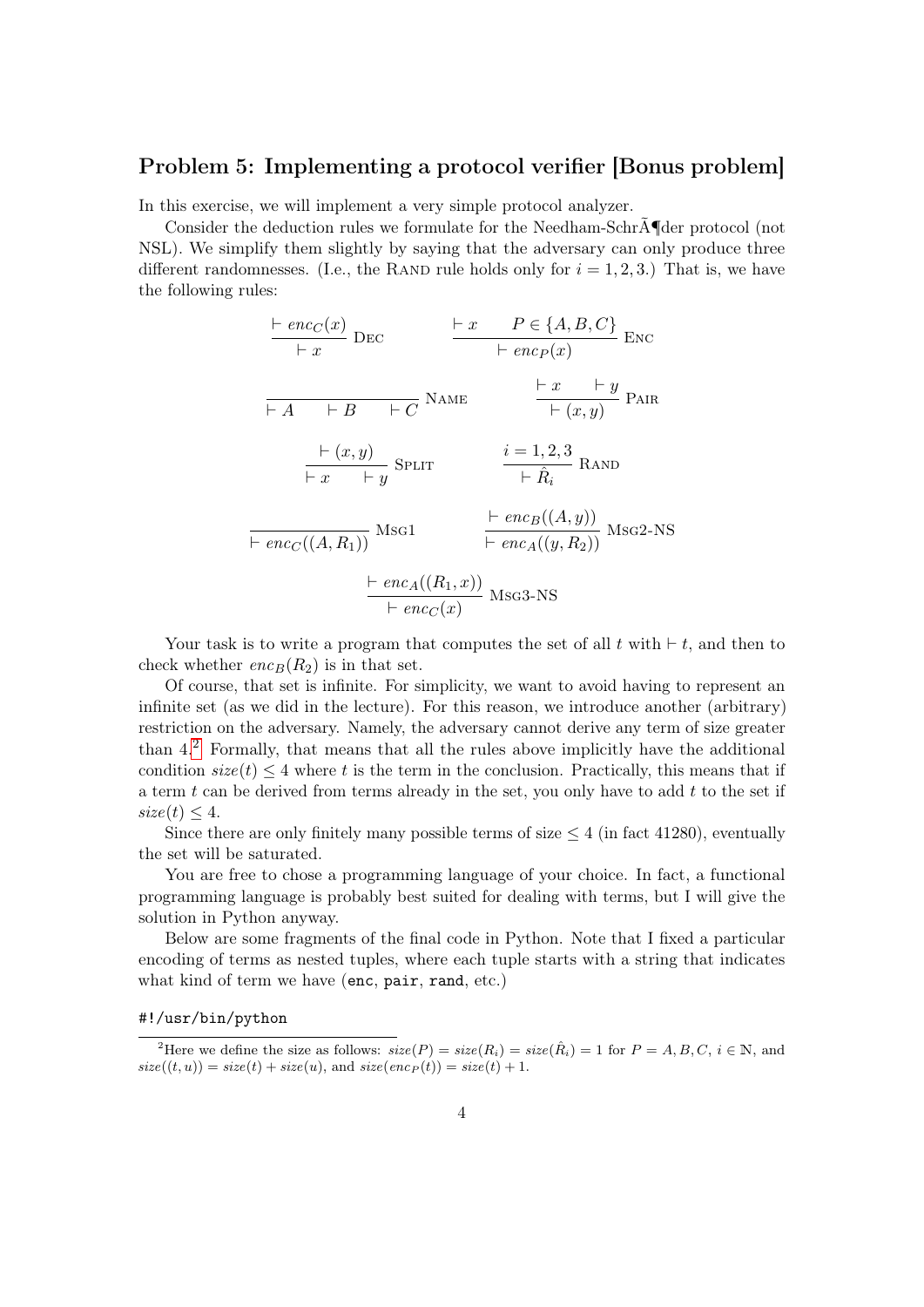```
# Will contain all terms that are deducible by the adversary
known_terms = set()# Contains all terms that have been added to known_terms but not yet combined
# with other terms
fresh_terms = set()# The term about which we want to know whether it is deducible
target_term = ("enc","B",("rand",2))
# Maximum size. Terms above this size will not be considered
max_size = 4# Results of my experiments (I also analyzed the NSL protocol):
# nsl | max_size | #known_terms | derivable
# --------------------------------------
# no | 2 | 60 | no
# yes | 2 | 60 | no
# no | 3 | 1768 | yes
# yes | 3 | 1267 | no
# no | 4 | 41280 | yes
# yes | 4 | 26404 | no
# --------------------------------------
# Encoding of messages:
# enc(pk_A,t) --> ("enc",A,t) (where A is just a string)
# (t,u) --> ("pair",t,u)
# A --> ("name",i) (i is an integer)
# R_i --> ("rand",i) (i is an integer)
# \Hat R_i --> ("rand_adv",i) (i is an integer)
# Computes the size of t
# (Lots of asserts to catch encoding bugs early on)
def size(t):
   assert isinstance(t,tuple)
   if t[0] == "enc":assert len(t) == 3assert isinstance(t[1],str)
```
return size(t[2])+1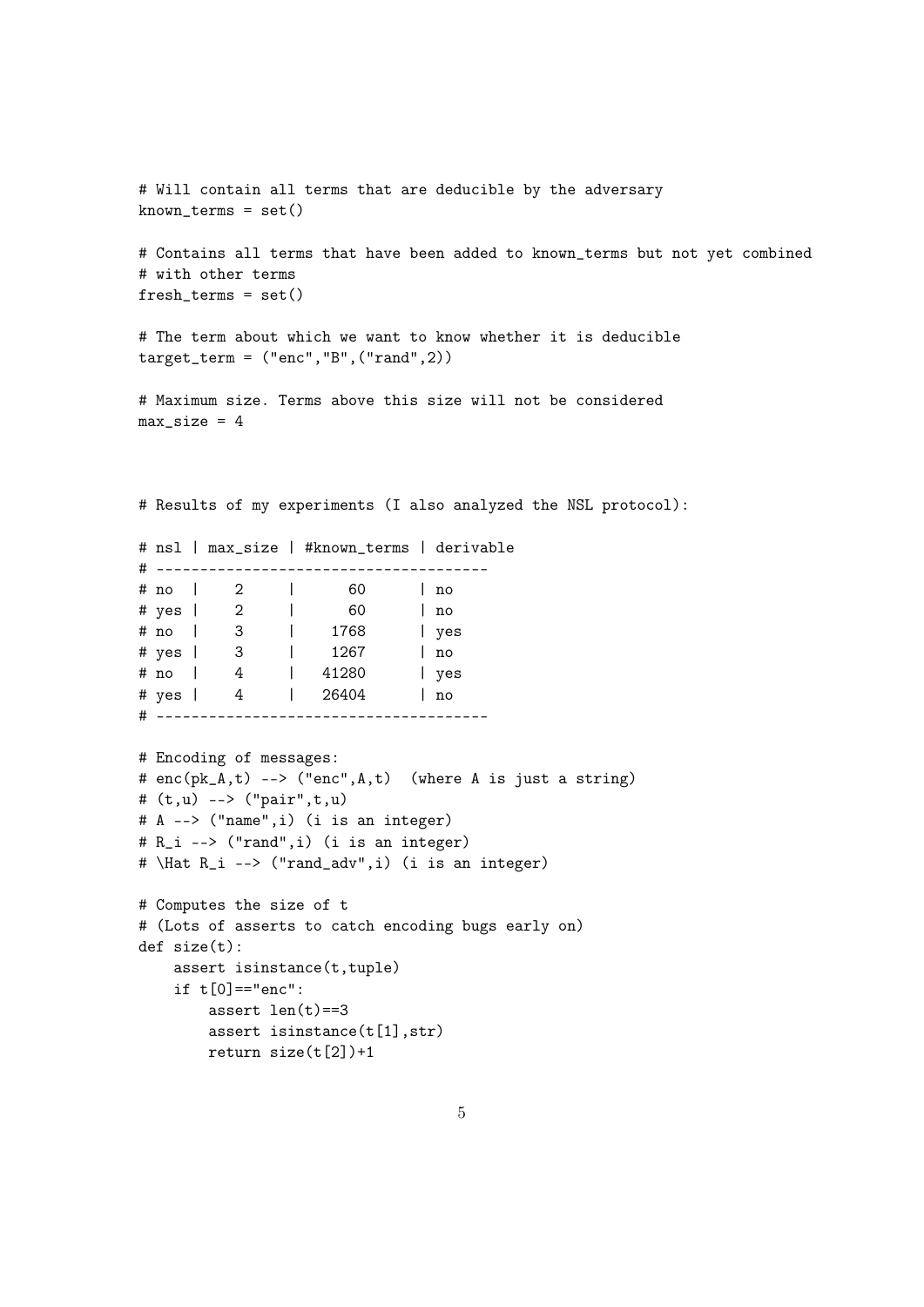```
if t[0] == "pair":assert len(t) == 3return size(t[1])+size(t[2])
    if t[0] == "rand":assert len(t)==2
        assert isinstance(t[1],int)
        return 1
    if t[0] == "name":assert len(t) == 2assert isinstance(t[1],str)
        return 1
    if t[0] == "rand\_adv":assert len(t) == 2assert isinstance(t[1],int)
        return 1
    raise RuntimeError("unexpected term",t)
# Useful for debugging
def term_to_string(t):
    if t[0] == "enc":return "enc({}, {})" .format(t[1],term_to_string(t[2]))if t[0] == "pair":return "({},{})".format(term_to_string(t[1]),term_to_string(t[2]))
    if t[0] == "rand":return "R{}".format(t[1])
    if t[0] == "name":return t[1]
    if t[0] == "rand adv":return "R^{}".format(t[1])
    raise RuntimeError("unexpected term",t)
[...lots more...]
print "Number of derivable terms:",len(known_terms)
# Uncomment to see all terms (useful for debugging)
#for t in known_terms:
# print ">",term_to_string(t)
derivable = target_term in known_terms
```